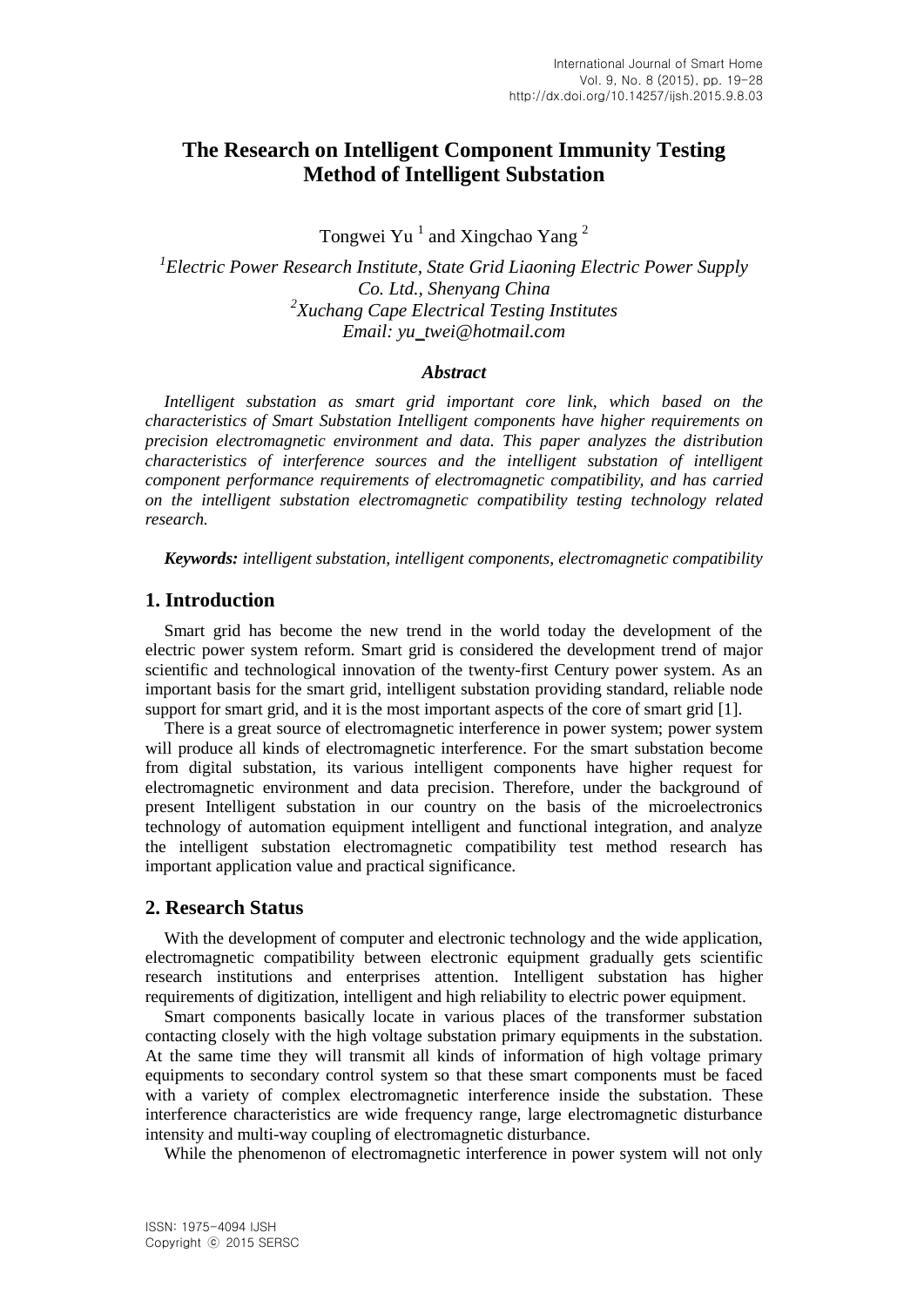affect the normal work of the system but also will have harmful effects on human health, and restricted the further development of electric power system. The current is a preliminary research for intelligent substation electromagnetic compatibility [2].

Electromagnetic compatibility (EMC) refers to the system and subsystems, each interval and the circuit in the specific working environment, not because of the electromagnetic interference (EMI) and failure or performance deterioration and can work according to ability. Some scholars in the study of existing defined it as "the system of the equipment can work normally in the electromagnetic environment and not cause unable to bear the wrong things in the environment where electromagnetic interference ability", and the national standard GB/T 4365-1995 also made similar definition [3]. Although the definition emphasis is different, but we often think of electromagnetic compatibility includes two levels of electromagnetic interference and electromagnetic sensitivity, current research on the electromagnetic compatibility of the academic circles have electromagnetic compatibility electromagnetic compatibility design, spectral and electromagnetic compatibility standards and norms.

Research on interference of power system at home and abroad have done a lot of work, developed a series of standards, such as " power station, station automatic control equipment Immunity requirements ", " power station, station Electromagnetic Compatibility Guide" etc.

# **3. The Electromagnetic Compatibility Problems of Intelligent Substation**

Smart components are the important secondary equipments of power systems and they are in serious electromagnetic interference of smart substations. There are electric and magnetic connection between intelligent substation primary circuit and secondary circuit. Any transient occurs in primary circuit that will be transferred to secondary circuit through different coupling ways forming transient disturbances. Transient disturbances may cause two kinds of consequences on the secondary circuit. One is damaging secondary equipment insulation, even burning integrated chip, forming a permanent damage; the other is interfering the normal work to make it false action resulting in primary equipment failure and causing serious damage.

There are two trends making the problems of electromagnetic compatibility more prominent in modern power system. One is the improvement of the transmission voltage, when the switching operation or failure a stronger electromagnetic field will be resulted in. And the use of gas  $SF_6$  insulation switch will make a high frequency fast transient overvoltage on bus when the switching operation happens because of the peculiarity of gas SF6. This will radiate pulsed electromagnetic with a very steep rising edge into space and form a strong interferer with wide band. The other widespread use of smart components, these electronic devices based on microelectronic technology have more pronounced sensitivity and vulnerability to transient disturbances. Substation automation system always uses hierarchical distributed architecture at present. The protection devices are installed in the high voltage switchgear or near ultrahigh voltage switching field which makes electromagnetic compatibility problems more prominent.

## **4. Research on Electromagnetic Compatibility of Test Method**

Electromagnetic environment evaluation is an important part of EMC technology, and it is the foundation of the intelligent substation electromagnetic compatibility testing technology research. In this paper, this part research the distribution characteristics of electromagnetic interference source and intelligent component requirements of intelligent substation electromagnetic compatibility and intelligent substation electromagnetic compatibility testing technology.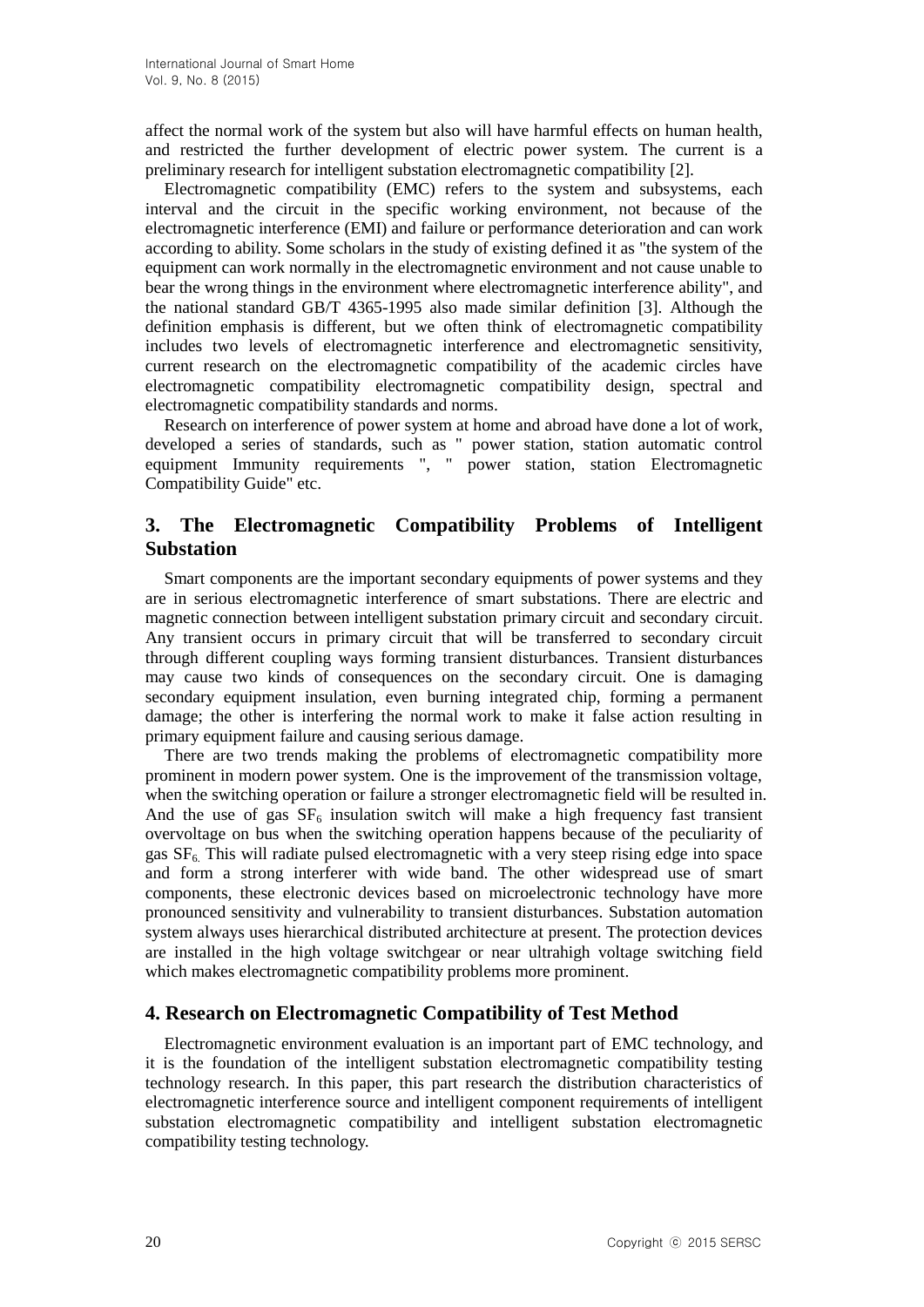### **4.1. Study on the Distribution Characteristics of the Electromagnetic Interference Source**

Interference sources in intelligent substation operation process can be divided into the normal operation and fault condition, the distribution features of the specific as follows:

(1) The distribution characteristics of the interference source during normal operation;

(a) The power frequency electric and magnetic fields generated by the transformer and other equipment;

(b) Radiated interference generated when the transmission of electric energy in the high voltage transmission line;

(c) The power frequency magnetic field interference generated in high voltage transmission line and bus bar normal operation;

(d) The conducted interference of low voltage power supply system transmission and automation equipment, and the disturbance of radio equipment of high-frequency conduction and radiation;

(e) Natural interference phenomena such as lightning strike, electrostatic discharge, geomagnetic disturbance and nuclear electromagnetic pulse.

(2) The specific distribution of fault state interference source;

(a) The operating measures of when the electric power system fault generating transient interference sources and transient overvoltage (Including isolating switch, breaker, primary side equipment etc.):

(b) High voltage bus bar single-phase earth fault in the secondary loop generating common-mode interference voltage;

(c) Changes in the load of power grid and the running fault generate some interference of interrupt, imbalance, harmonic and frequency changes.

### **4.2. The Design on Electromagnetic Compatibility Technology of Smart Component in Smart Substation**

The basic anti-jamming measures of smart components are to prevent interference into the weaknesses of the system. One is to increase its anti-jamming capability through improved device hardware design; the other is to achieve it through a variety of shielding measures to cut off the interference transmissions. The design on electromagnetic compatibility technology should be based on three basic elements of electromagnetic compatibility.

### **4.3. The Analysis of Intelligent Requirements of Electromagnetic Compatibility of the Component of Intelligent Substation**

Intelligent components of intelligent substation include electronic transformer, merging unit and intelligent terminal. The specific requirements of electromagnetic compatibility are as follows:

(1) The requirements of electromagnetic compatibility of the electronic instrument transformer;

Electronic transformer with electronic components in the condition of high voltage circuit directly access or embedded in a host device, the electromagnetic interference signals operating environment is far more than the general EMC test standards, especially in some electromagnetic transient process, high pressure caused by high frequency electric magnetic wave, high frequency current and potential rise higher problem will seriously affect the normal work of electronic components in the electronic transformer,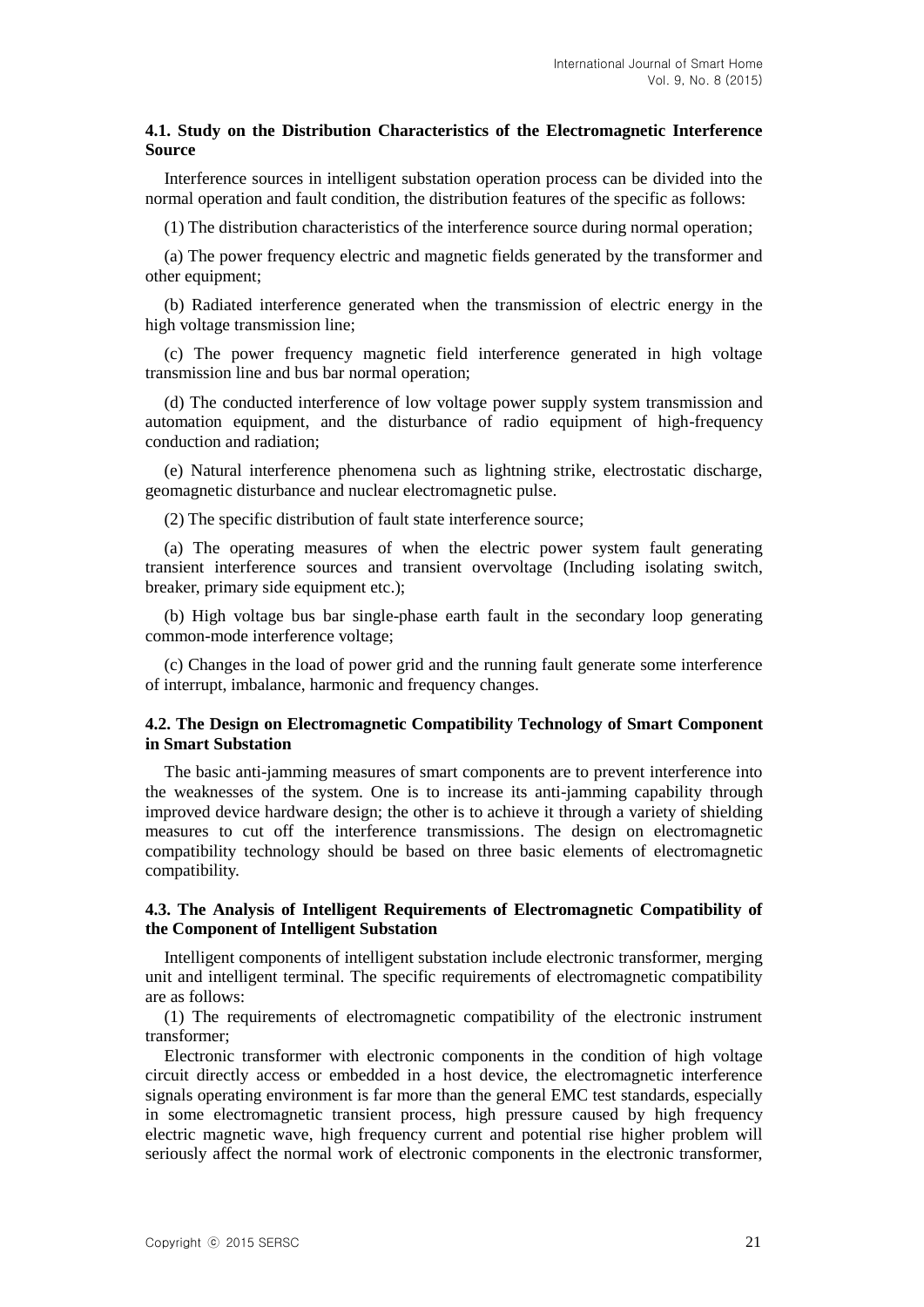which may cause the false positives, crash and even damage the device, thus affecting the substation safe operation.

(2) The performance requirements of electromagnetic compatibility of merging unit;

Merge cells produce electronic instrument transformer with the system, along with the application of the intelligent substation is widely used. The internal logic is relatively fixed, but the reliability, real-time, highly consistency requirements, its importance should device and relay protection quite. Because of the equipment has electromagnetic interference, noise and so serious, so that reliable signal conversion and transmission are faced with great problems.

(3) The requirements of electromagnetic compatibility of the intelligent terminal;

Intelligent terminal of intelligent substation's anti electromagnetic interference ability to meet the requirements of IEC61850-3 standard, GB/T17626 system standard, and provide the test report. [4-5] anti jamming performance requirements and tests are shown in Table 1.

| Serial | <b>Test</b>                     | Reference standard | Level requirements |
|--------|---------------------------------|--------------------|--------------------|
| number |                                 |                    |                    |
| one    | Electrostatic discharge         | GB/T 17626.2       | The IV level       |
|        | immunity                        |                    |                    |
| two    | RF electromagnetic field        | GB/T 17626.3       | The III level      |
|        | immunity                        |                    |                    |
| three  | Electrical fast transient burst | GB/T 17626.4       | The IV level       |
|        | immunity                        |                    |                    |
| four   | Surge (impact) immunity         | GB/T 17626.5       | The IV level       |
| five   | Rf induced conduction           | GB/T 17626.6       | The III level      |
|        | harassment immunity             |                    |                    |
| six    | Power frequency magnetic        | GB/T 17626.8       | The V level        |
|        | field immunity                  |                    |                    |
| seven  | The pulse magnetic field        | GB/T 17626.9       | The V level        |
|        | immunity                        |                    |                    |
| eight  | Damped oscillatory magnetic     | GB/T 17626.10      | The III level      |
|        | field immunity                  |                    |                    |
| nine   | Oscillatory waves immunity      | GB/T 17626.12      | The III level      |

| Table 1. Anti-jamming Performance Test and Requirements of Intelligent |  |  |  |
|------------------------------------------------------------------------|--|--|--|
| <b>Substation's Intelligent Terminal</b>                               |  |  |  |

Note: the above evaluation tests were adopted A level quasi.

#### **4.4. The Testing Technology of Intelligent Substation Electromagnetic Compatibility**

In view of the importance and complexity of the electromagnetic compatibility problem, theoretical calculation results and actual results usually exists a big difference, so the electromagnetic compatibility test is importance [6].

Electromagnetic compatibility test is usually refers to the equipment or system meets the requirements in the electromagnetic environment is not for any equipment in the environment's ability to produce can't afford to electromagnetic interference, including radiation shielding effectiveness radiation test, sensitivity test and emission test, test method based on all kinds of standards, measuring instrument based on the frequency domain. China's national standard GB/T6113 1-1995"the radio disturbance and noise immunity measuring equipment "not only to the instrument, but also to measurement method in detail and strict rules.

### **4.4.1. Surge Immunity Test**

Lightning strikes in the power system can be induced a lot of interference in the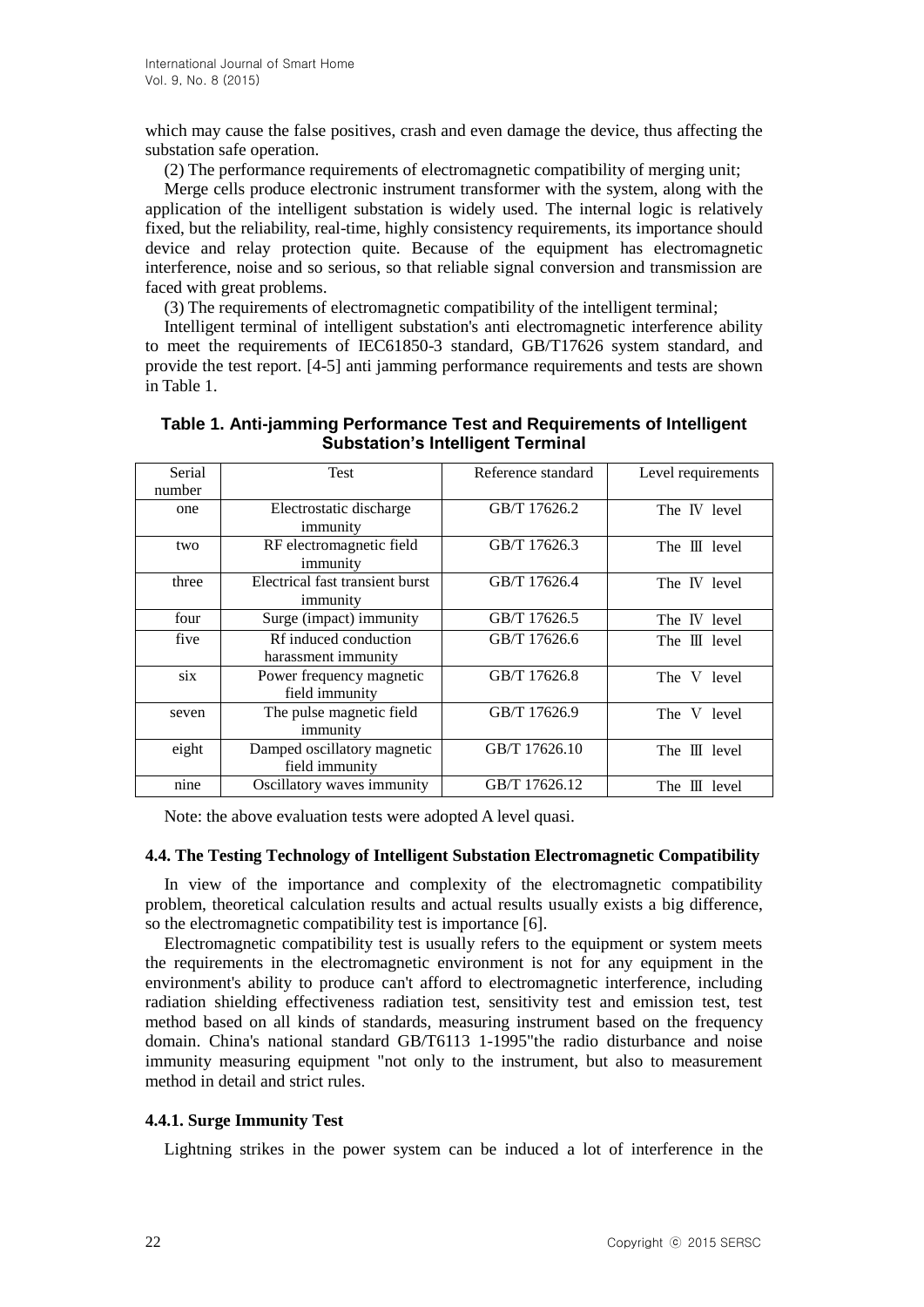secondary cable, at the same time switch operation may also produce a transient overvoltage. Surge immunity test (impact) is the inspection equipment ability under the interference of anti-interference. Surge interference harm is serious, often cause breakdown, such as burning unrecoverable fault. The main principle of lightning surge voltage of is as follows:

(1) Direct lightning strikes in the external circuit, the injection of large current flows through the ground resistance or external circuit impedance and then generating voltage;

(2) The indirect lightning induced voltage and current in the building or the outer conductor;

(3) The common ground path direct lightning discharge to ground of the current coupled to the equipment grounding system.

When the lightning current or fault current flows into the substation grounding grid, grounding grid is composed by steel unequal potential, especially in the vicinity of direct lightning arrester protective chamber, in two protective chamber independently online may cause transient large potential difference, the potential difference is likely to pass the two ground coupling two equipment protecting chamber to the two device, thereby causing electromagnetic interference to the two equipment; In order to prevent the protection of small indoor two interfered, and puts forward some requirements for shielding performance of the protective chamber; The anti-jamming performance of automation, national power company in Nanjing Automation Research Institute building electromagnetic compatibility laboratory automation equipment for anti interference performance of automation equipment, and automation equipment will be put into operation for electromagnetic compatibility performance appraisal.

After the lightning substation, by the large current through the ground discharged into ground, the ground potential rise greatly. If the secondary loop ground near the lightning current into the site, the secondary loop ground potential will then rise, will form the common-mode interference in the secondary loop, form the overvoltage, serious can cause secondary equipment insulation breakdown. For secondary cable due to cable connected to the grounding network on both ends of the skin, when there is lightning current flows through the ground, can produce potential difference on both ends of the cable, current will flow through the secondary cable sheath, and on the secondary cable conductor induction electric potential, superimposed on the signal interference. When the power cable, outdoor lightning current secondary cable, communication power supply into the RTU (Remote Terminal Unit) device, the RTU between the shell and the earth produced a transient reach a few kV high voltage, the high voltage will directly endanger the safety operation of the RTU device, even lead to equipment damage.

Surge detection methods used in this paper is as follows: It add the surge disturbance in the form of differential mode in the protection equipment of switch signal input port, switch input port with optical isolation and signal conversion, optical isolation protection realization itself is not a hit from surge.

#### **4.4.2. Electrical Fast Transient Burst Immunity Detection**

The reason of electrical fast transient (EFT) pulse interference is disconnect inductive load (or through to the perceptual load), because the perceptual load to store energy cannot be released, so it formed resonant with distributed capacitance. Resonance produced by high voltage constant break down circuit breaker of contact between the air gaps and produce arc discharge, until the action contact between the air gaps is too widen to breakdown. In the process, it can produce a series of sharp bursts. Electrical transient bursts immunity detection refers to observe whether equipment is affected by the electrical transient bursts.

Electrical transient bursts immunity test is to analyze ability of anti-interference of the electronic equipment of lightning, grounding switch failure or transient process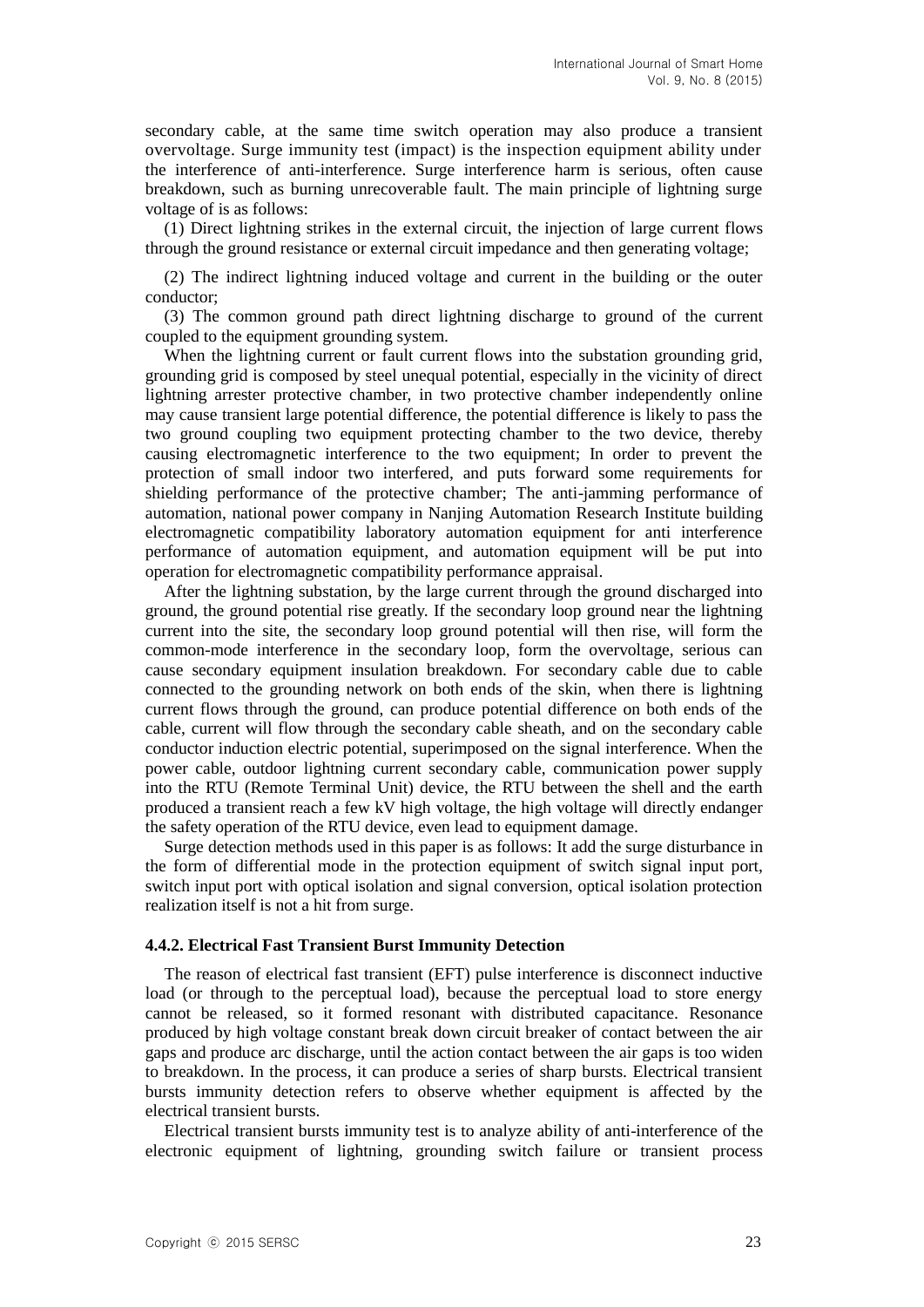(switching inductive load, relay contact bounce, high voltage switch, *etc.*,) caused by transient disturbance. In the transient electromagnetic interference of substation, interference sources is caused by a switch operation system of the transient current and transient voltage, sensitive object is mainly refers to the secondary equipment such as protection, control and communications.

The switching operation in the primary circuit is the main equipment interference source of substation secondary side equipment and mainly is the action of power plant substation circuit breaker and isolating switch. Especially when isolating switch suit no-load bus bar, due to the arc reigniting between the isolation switch contacts, produce a series of high frequency oscillation in the loop, the equipment caused a great disturbance in the secondary loop. Due to the high voltage substation often need of operation or maintenance of a variety of switching operation, the resulting form the interference of electromagnetic transient process. In the actual operation in our country, because the operation produces transient electromagnetic interference in monitoring equipment can no work normally happens.

In EFT immunity tests, we easy to ignore the understanding of the nature of the pulse interference, testing of electromagnetic compatibility can effectively eliminate the electromagnetic interference, and improve the performance and reliability of the system fundamentally. Due to pulse interference is the nature of the common mode, therefore, in the test with reference to the floor should be considered, and in order to ensure the pulse noise immunity test of repeatability and comparability, we should be carefully read the related standard and the standard method of use, so that make reference to the floor to play a proper role.

The electrical fast transient pulse testing method of immunity is the bus below ground as the measuring point; the specific operation is to disconnect a short bus. The specific operation is disconnected for a short bus, transient electromagnetic field on the transient current of 115, 230 and 500kV outdoor substation by switching operation transient generated through bus to the surrounding radiation detection.

# **5. The Test Program of 220KV Smart Substation Transient Electromagnetic Disturbance**

## **5.1. Measurement Items**

The specific action items and measurement object of the program are shown in Table 2.

| Operation<br>equipments           | Action items                           | Measurement object                                                           |
|-----------------------------------|----------------------------------------|------------------------------------------------------------------------------|
|                                   | 1. Invest 220kV<br>main transformer    |                                                                              |
|                                   | 2. Invest 110kV<br><b>bus</b>          | 1. Space transient magnetic field;                                           |
|                                   |                                        | 2. Transient potential rise of GIS shell;                                    |
| Breaker or<br>disconnected switch | 3. Cut 110kV<br>sense wire             | 3. Harassment voltage of 110V DC power<br>in station;                        |
|                                   | 4. Invest $\ell$ cut<br>35kV capacitor | 4. Common mode and different mode<br>harassment of 220V AC power in station; |

**Table 2. The Operating and Measuring Harassment of 220kv Smart Substation**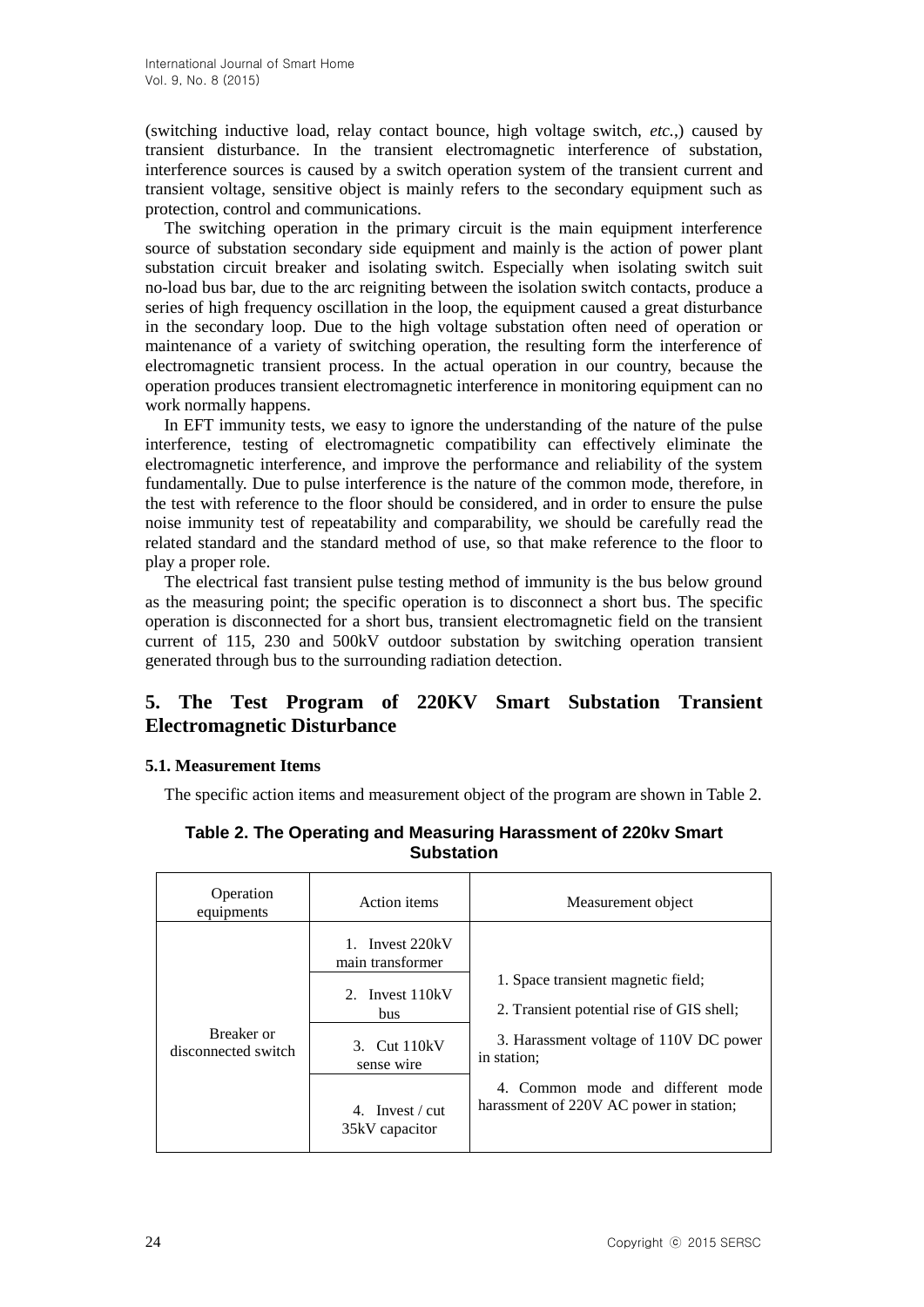## **5.2. Operate Test**

### **5.2.1. Invest 220kV Main Transformer**

This operation is mainly monitoring the transient magnetic field level of 220kV GIS space and the transient potential rise of 220kV GIS shell when the main transformer is invested. At the same time, the 220V AC power port inside HSBC switch cabinet in 220kV GIS is being monitored. So does the transient harassment level of 110V DC power port. The main wiring diagram is as shown in Figure 1.



**Figure 1. The Main Wiring Diagram**

The measuring access ports are below:

- (1) Space magnetic field antenna is put nearby the GIS;
- (2) Ground potential rise: 220kV GIS shell the ground copper bar;

(3) Harassment of AC power: A phase port - the ground copper bar, common port - the ground copper bar;

(4) Harassment of DC power: Positive port – negative port.

### **5.2.2. Invest 110kV Bus**

This operation is mainly monitoring the transient magnetic field level of 110kV GIS space and the transient potential rise of 110kV GIS shell when the 110kV bus is charged. At the same time, the 220V AC power port inside HSBC switch cabinet of 110kV voltage change / lightning arrester in 110kV GIS is being monitored. So does the transient harassment level of 110V DC power port, the main wiring diagram is as shown in Figure 2.



**Figure 2. The Main Wiring Diagram**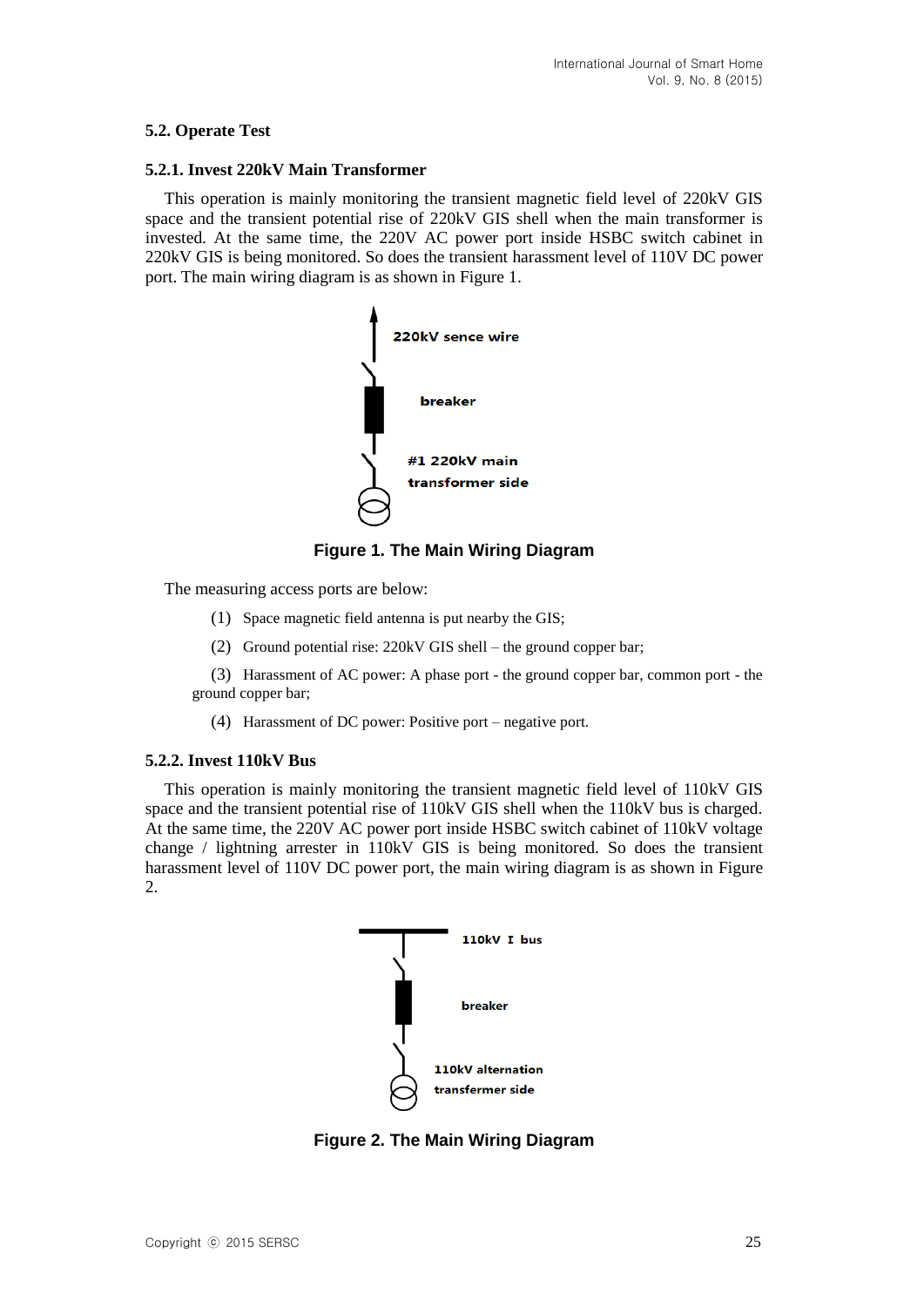The measuring access ports are below

- (1) Space magnetic field antenna is put nearby the GIS;
- (2) Ground potential rise: 220kV GIS shell the ground copper bar;

(3) Harassment of AC power: A phase port - the ground copper bar, common port - the ground copper bar;

(4) Harassment of DC power: Positive port – negative port.

#### **5.2.3. Cut 110kV Sense Wire**

This operation is mainly monitoring the transient magnetic field level of 110kV GIS space and the transient potential rise of 110kV GIS shell when the 110kV sense wire is changed from operation into cold standby including breaker and bus isolation knife switching. At the same time, the 220V AC power port inside line protection cabinet of 110kV voltage change / lightning arrester in 110kV GIS is being monitored. So does the transient harassment level of 110V DC power port. The main wiring diagram is as shown in Figure 3.



**Figure 3. The Main Wiring Diagram**

The measuring access ports are below:

- (1) Space magnetic field antenna is put nearby the GIS;
- (2) Ground potential rise: 220kV GIS shell the ground copper bar;

(3) Harassment of AC power: A phase port - the ground copper bar, common port - the ground copper bar;

(4) Harassment of DC power: Positive port – negative port.

#### **5.2.4. Investment / Cut 35kV Capacitor**

This operation is mainly monitoring the 220V AC power port inside 35kV capacitor cabinet in 35kV distribution equipment room when 35kV capacitor invested or cut. So does the transient harassment level of 110V DC power port, the main wiring diagram is as shown in Figure 4.



**Figure 4. The Main Wiring Diagram**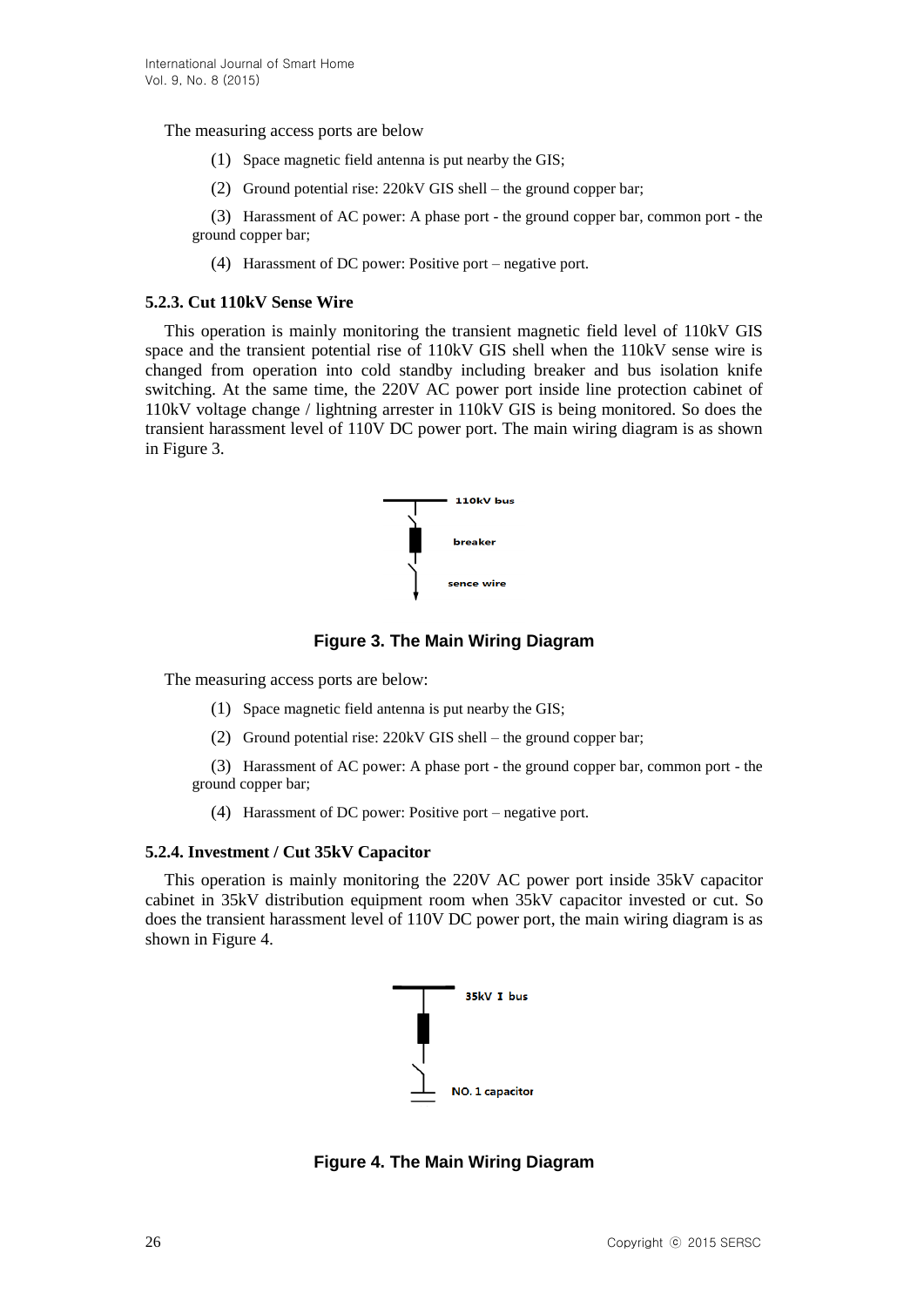The measuring access ports are below:

(1) Harassment of AC power: A phase port - the ground copper bar, common port - the ground copper bar;

(2) Harassment of DC power: Positive port – negative port.

## **6. Summary**

In recent years the development of smart substation, on the basis of the microelectronics technology and computer technology new technology has been widely applied in practice, relay protection and automatic device, remote and communication device in an important position in the power system, such as their high sensitivity, large volume, wide distribution and vulnerable to interference. In the power system in our country, due to interference of switching operation, lightning caused by other reasons have repeatedly occurred. Therefore, properly solve the problem of electromagnetic compatibility of intelligent substation is to determine the smart substation can be an important part of the healthy and rapid development. So the study of intelligent substation electromagnetic compatibility problems becomes increasingly important.

In the first part of this paper, which analyses and studies the importance of research on the electromagnetic compatibility test method of intelligent substation under the background of intelligent substation automation equipment in our country based on micro electronics technology is intelligent and function integration; In the second part, discusses the research status in this field; In the third part from the distribution characteristics of interference sources, intelligent component performance requirements of electromagnetic compatibility of intelligent substation, electromagnetic compatibility testing technology of intelligent substation three angles has carried on the related research.

### **References**

- [1] H. M. Pang, H. H. Li and Z. X. Zhang, "110kV Intelligent Substation Technology Research", Power System Protection and Control, vol. 38, no. 146, **(2010)**.
- [2] Y. M. Yang, "Electromagnetic Compatibility Problem of Substation Basic Concepts about", Power System Technology, vol. 21, no. 10, **(1997)**.
- [3] K. J. Zhou and G. Zhao, "Electromagnetic Compatibility Principle", Harbin Engineering University Press, **(2003)**.
- [4] "China State Grid Corp Enterprise Standards", Q / GDW, vol. 428, **(2010).**
- [5] "Intelligent Substation Relay Protection Technical Specifications", Q/GDW, vol. 441, **(2010)**.
- [6] H. F. Chen, W. L. Liu and X. Zhou, "Electromagnetic Compatibility and Its Testing Technique", Journal of Electronic Measurement Technology, vol. 1, no. 101, **(2008)**.